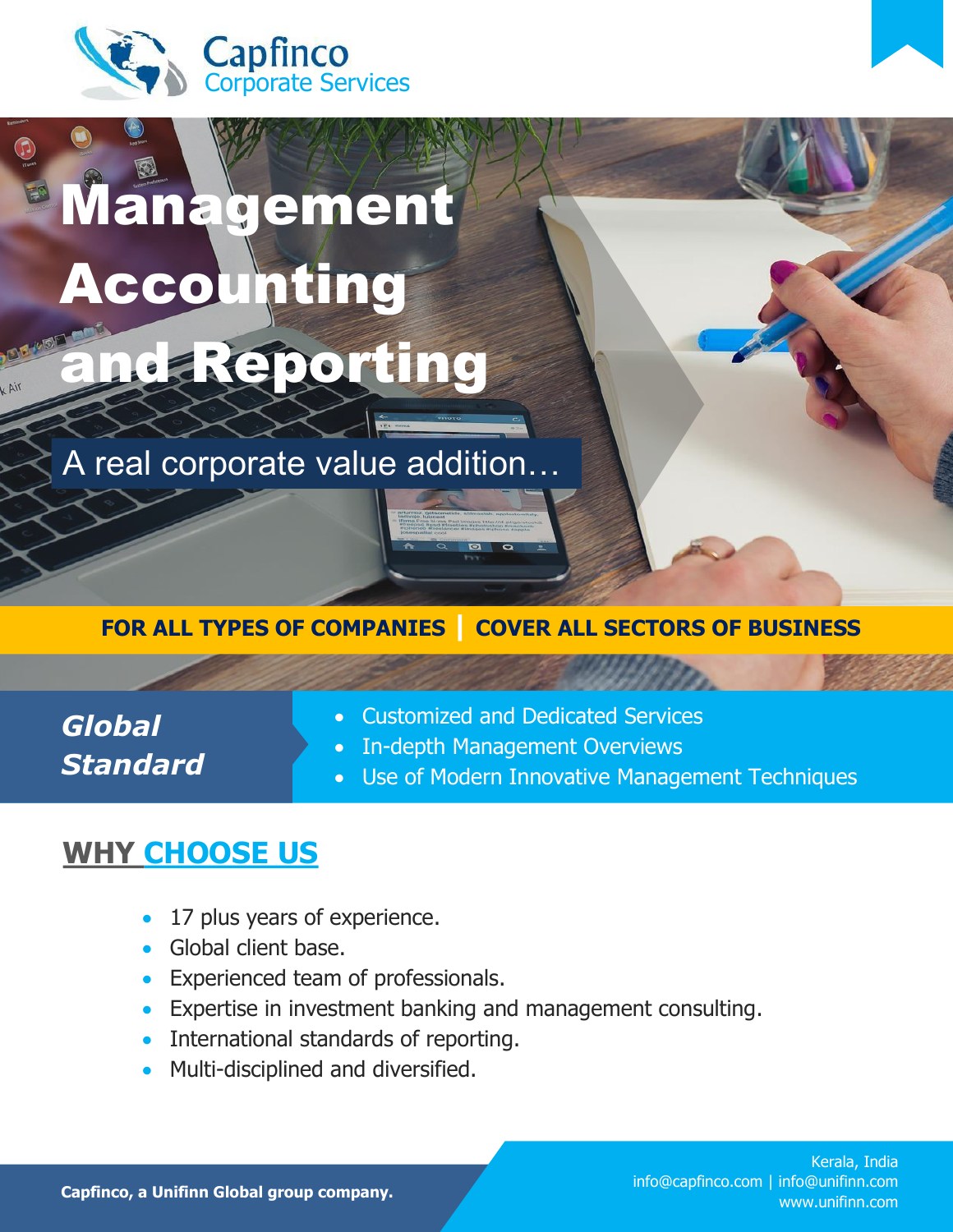



#### **The Problem…**

Many businesses fail because of:

- $\checkmark$  poor financial management
- $\checkmark$  inefficient management of working capital and cash flows
- $\checkmark$  lack of a sound financial planning and business plan
- $\checkmark$  lack of management control
- $\checkmark$  poor decisions due to inadequate management reporting system
- $\checkmark$  unprofitable business model
- $\checkmark$  weak accounting, financial analysis and reporting system
- $\checkmark$  weak internal control system
- $\checkmark$  inefficient capital structure



#### **The Solution.**

As a business leader, you should be constantly looking for ways to enhance financial intelligence, improve operational efficiency, optimize the use of capital, attain sustainable growth and enhance the corporate value.

There are five main areas a CEO should be focused on where decisions need to be made. These areas are:

"To improve is to change; to be perfect is to change often." Winston Churchill

- **Strategy & Planning**
- **Sales & Marketing**
- **Clients & Services**
- **People & Operations**
- **Cash & Finance**
- 

A sustainable solution for all the above problems is a Management Accounting and Reporting system, covering all the above five areas where continuous attention is required, that gives business owners the periodical analysis and information they need to make better decisions at right times that improve their operational efficiencies and managerial performance.

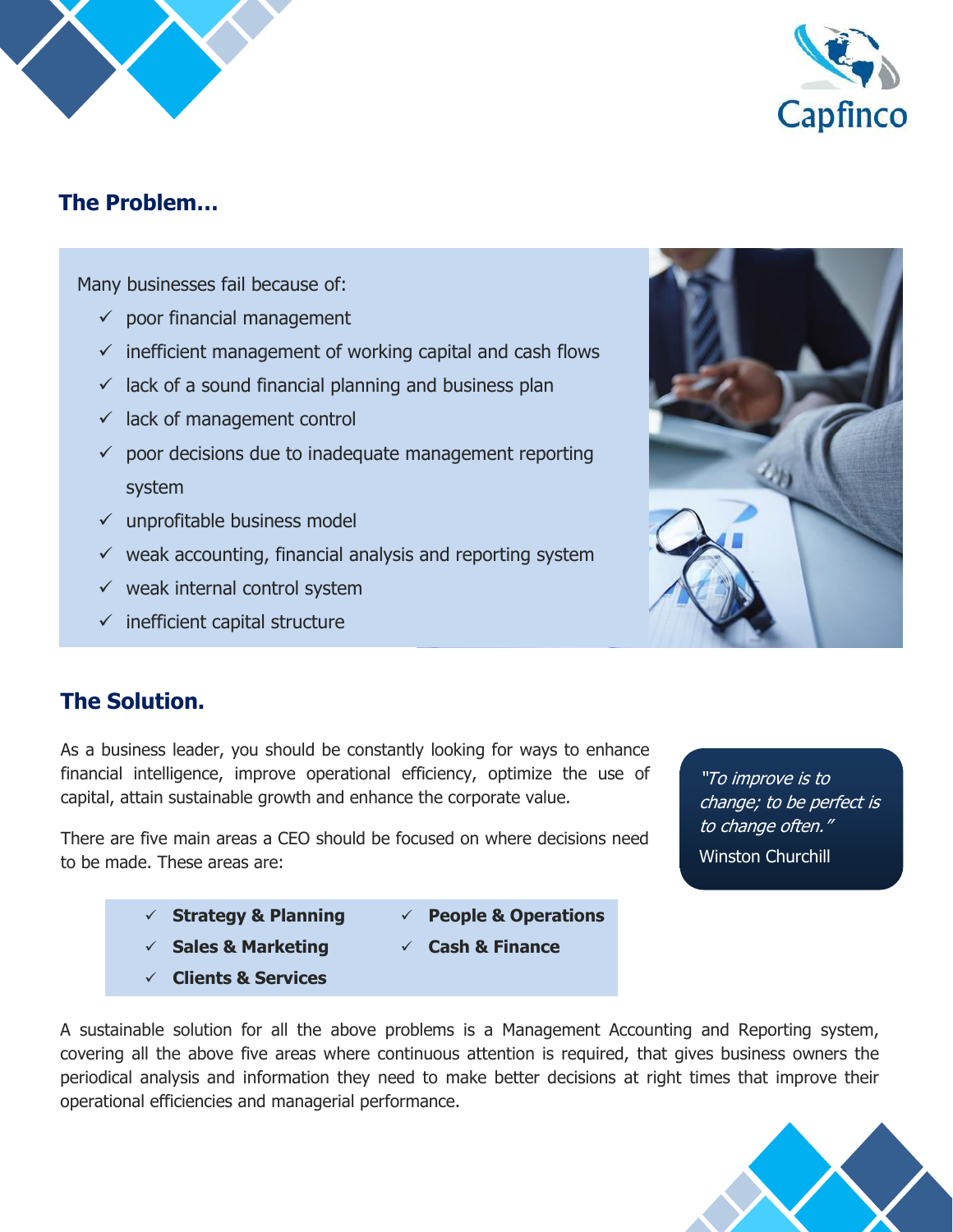## Management Accounting and Reporting



#### **What we offer.**

A Management reporting systems help in capturing data that is needed by managers to run an effective business. Data could range from financial data, employee headcount, client, accounts, products, client assets in custody, investment performance, etc. The scope of a management reporting system is wide.

We offer a full range of solutions that allow you to identify, assess, collect, analyze and interpret management information allowing you to efficiently direct company performance.

Create or expand a reporting package for external users by including important indicators of management performance. These include profitability of production and sales margins; cost analysis; employee performance analysis; segment performance analysis; debtor and creditor analysis; working capital analysis; cash flow analysis, variance analysis; investment appraisal, capital budgeting and many other areas of key performance indicators (KPIs).

#### **Key Benefits**

- Increased efficiency in operational performance.
- Maximized and stable profitability.
- Efficient management of Working Capital.
- Simplified Financial Statements.
- Effective control of Business Cash Flows.
- Critical and effective decision making.
- Higher enterprise valuation or market capitalization.

We are experienced in developing and improving management accounting procedures and systems across a range of industries. Our knowledge of industry best practice, will help you to create an integrated management reporting system for all operational functions, subsidiaries, units, centres of responsibility, KPIs, management information blocks, contractors and IT support systems.

"We systematize financial and non-financial indicators for decision making and achieving goals."